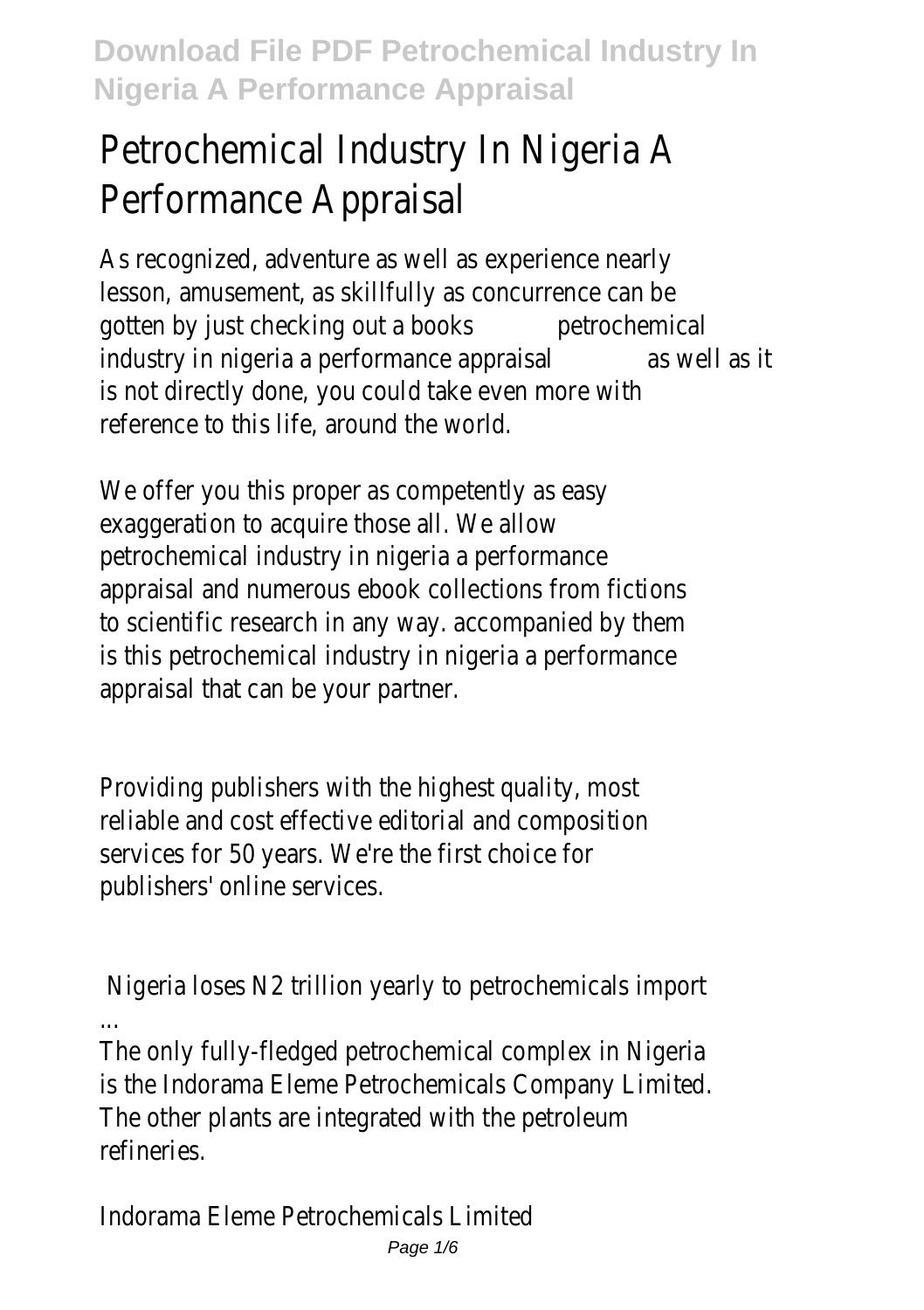Find list of best Petrochemical Industry in Nigeria with their name, address, contact phone number and other information on VConnect. Search more about Petrochemical Industry at VConnect.

Bold Vision Promises New Dawn For Nigeria's Ailing ... HISTORY OF THE NIGERIAN PETROLEUM INDUSTRY Oil was discovered in Nigeria in 1956 at Oloibiri in the Niger Delta after half a century of exploration. The discovery was made by Shell-BP, at the time the sole concessionaire. Nigeria joined the ranks of oil producers in 1958 when its first oil field came on stream producing 5,100 bpd.

PETROCHEMICAL – Department of Petroleum Resources H2 2018 Global Petrochemical Capacity and Capital Expenditure Outlook - Rosneft Oil Co Drives Global Petrochemical Capacity Additions December 2018 \$ 3000 Global Oil & Gas Industry Contracts Review - October 2019 - China National Chemical Engineering Secures Key FEED and EPC Contract for Petrochemical Plants in Russia

List of Petrochemicals Companies in Nigeria - Finelib.com About IEPL. Indorama Eleme Petrochemicals Limited (IEPL), a Group Company of Indorama Corporation, is a Poly-Olefins producer based in Port Harcourt, Rivers State, Nigeria.

Petrochemical Industry in Nigeria - Research and Markets Global petrochemical industry is expected to spend around \$201.3 billion by 2020 on different future projects. According to a new report by BMI Research firm based in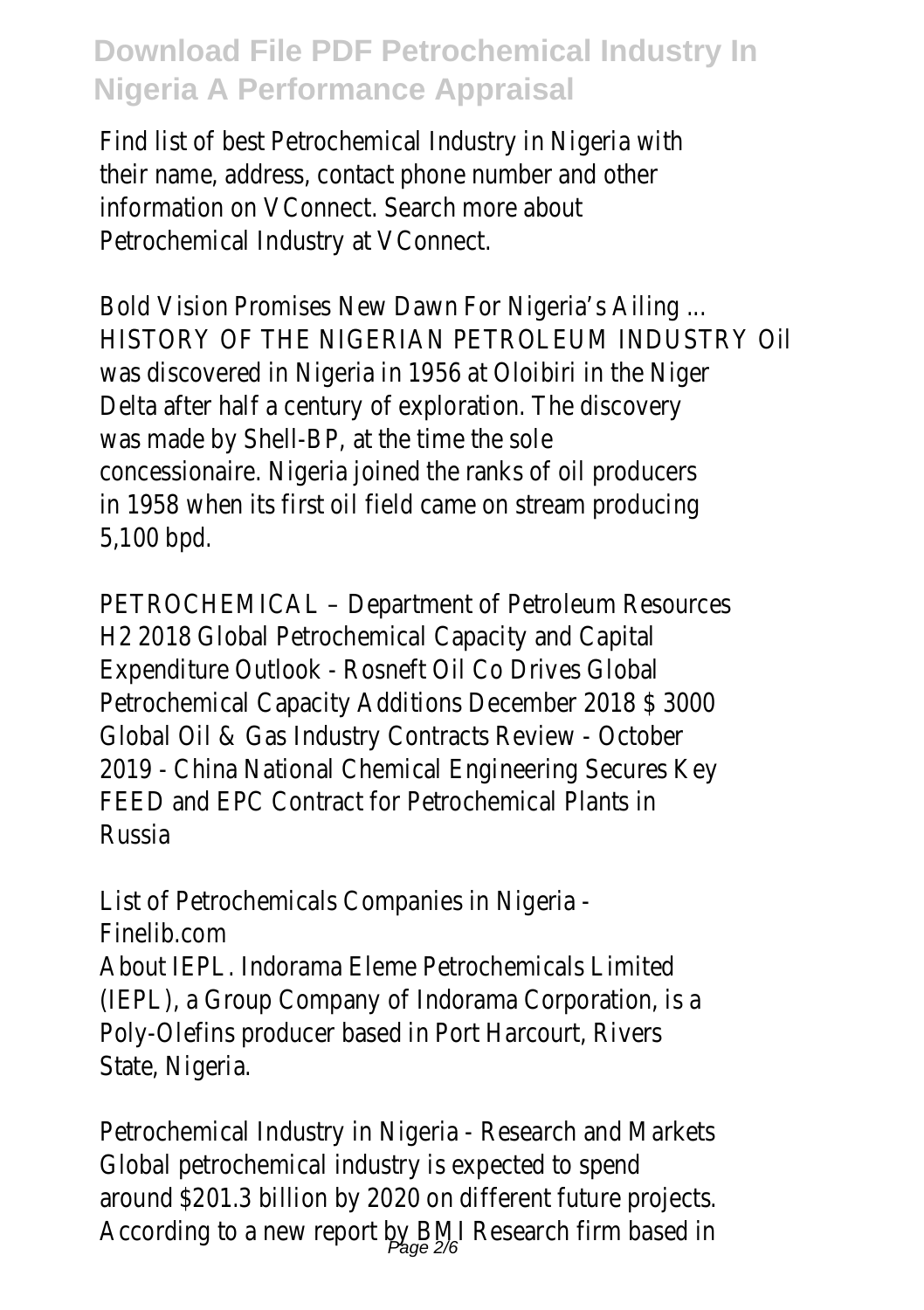South Africa, released at the ...

Nigeria And Future Of Petrochemicals Industry – Leadership ...

petrochemical industry in Nigeria has been highly dependent upon expatriate labour and know-how as well as imported equipment. The set-up of the industry is in the form of joint ventures: hence problems have arisen from cultural and ethnic differences thereby hindering joint decision-making.

List of Petrochemical Industry Providers in Nigeria ...

 By implication the country's policy makers and operators of nation's oil and gas industry have refused to see the inherent potentials in developing the petrochemical industry and using it as a...

Petrochemical industry in Nigeria: a performance appraisal ...

The Nigerian Petrochemical Industry. The idea of setting up petrochemical plants in Nigeria was hatched in the early 1980s. A major policy driver for the petrochemical plants included the need to diversify and transform the economy, leading to economic stability and considerable foreign exchange savings.

Petrochemical industry in Nigeria: A performance appraisal ...

Petroleum industry in Nigeria Nigeria is the largest oil and gas producer in Africa. Crude oil from the delta basin comes in two types: light, and comparatively heavy – the lighter around 36 gravity and the heavier, 20–25 gravity. Both types are paraffinic and low in sulfur.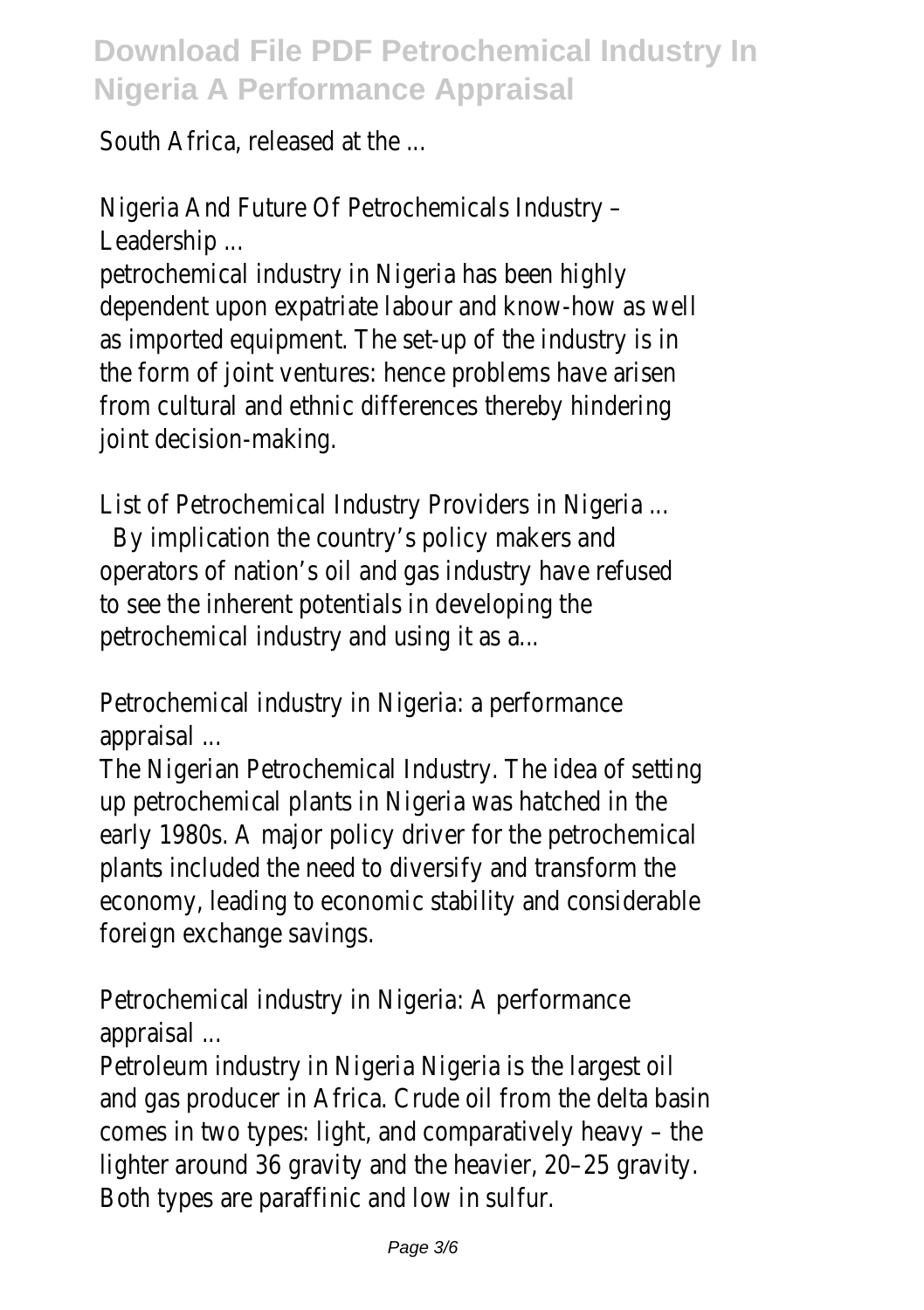Petrochemical Nigeria - List of Nigeria Petrochemical ... For any country, having a large indigenous petrochemical-producing industry tends to lead to raised prosperity, improved average standard-of-living for the population and the introduction of...

Nigeria, others to spend \$201.3 billion on petrochemical ...

Petrochemical industry in Nigeria: a performance appraisal. Abstract. For any country, having a large indigenous petrochemical-producing industry tends to lead to raised prosperity, improved average standard-ofliving for the population and the introduction of associated modern-technology locally.

Petrochemical Industry In Nigeria A

Warri Refining & Petrochemical Company Limited (WRPC) is a marketer of petrochemical products in Nigeria located in Warri. Mexxon Petroleum Nigeria Limited is an indigenous company that is focused on oil refinery & petrochemical industry, oil & gas exploration, production, gas & petroleum product marketing.

#### PETROCHEMICAL INDUSTRY IN NIGERIA: A PERFORMANCE APPRAISAL

Petrochemical Industry in Nigeria. - An analysis of the petrochemicals industry in Africa in order to establish the importance of the Algerian petrochemicals industry in the region. - An analysis of the petrochemical industry in Nigeria including market profile, production statistics of petrochemicals, upstream activity, olefins market,...

FG's neglect of petrochemical industry costing Nigeria ... Page 4/6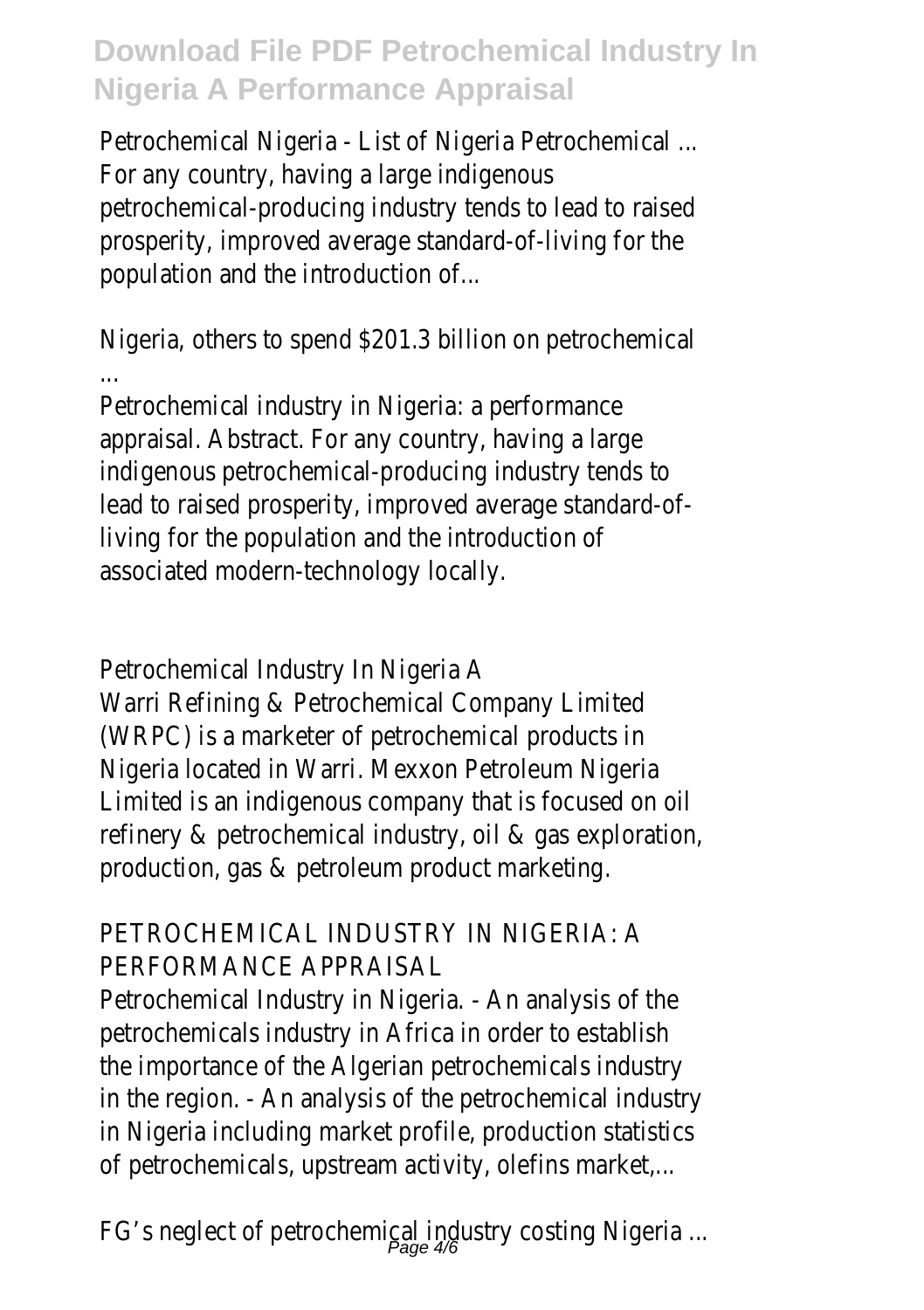The Company also procures and trades in a range of petroleum products like Base oil (Bright Stock, etc) and Automotive Gas Oil. In August 2012, this company began to export Nigerian Crude Oil.

HISTORY OF THE NIGERIAN PETROLEUM INDUSTRY For Nigeria, the petrochemicals industry, a sub-sector of the petroleum industry, occupies a key place in the world economy as it produces the crucial raw materials from petroleum, including...

Petrochemical Industry Overview - Chemical Economics

... List of Petrochemical companies and services in Nigeria. Search for Petrochemical with Addresses, Phone numbers, Reviews, Ratings and Photos on Nigeria Business Directory Nigeria Business Directory - BusinessList.com.ng

Aligning the Nigerian Petrochemical Industry to Oil and ... In the petrochemical industry, the organic chemicals produced in the largest volumes are methanol, ethylene, propylene, butadiene, benzene, toluene, and xylenes. Ethylene, propylene, and butadiene, along with butylenes, are collectively called olefins, which belong to a class of unsaturated aliphatic hydrocarbons having the general formula CnH2n.

Petrochemical Industry 2019

Bold Vision Promises New Dawn For Nigeria's Ailing Petrochemical Industry October 8, 2019 Estimated to hold 37 billion barrels of proven oil reserves, Nigeria is the second biggest oil-rich country in Africa, after Libya.